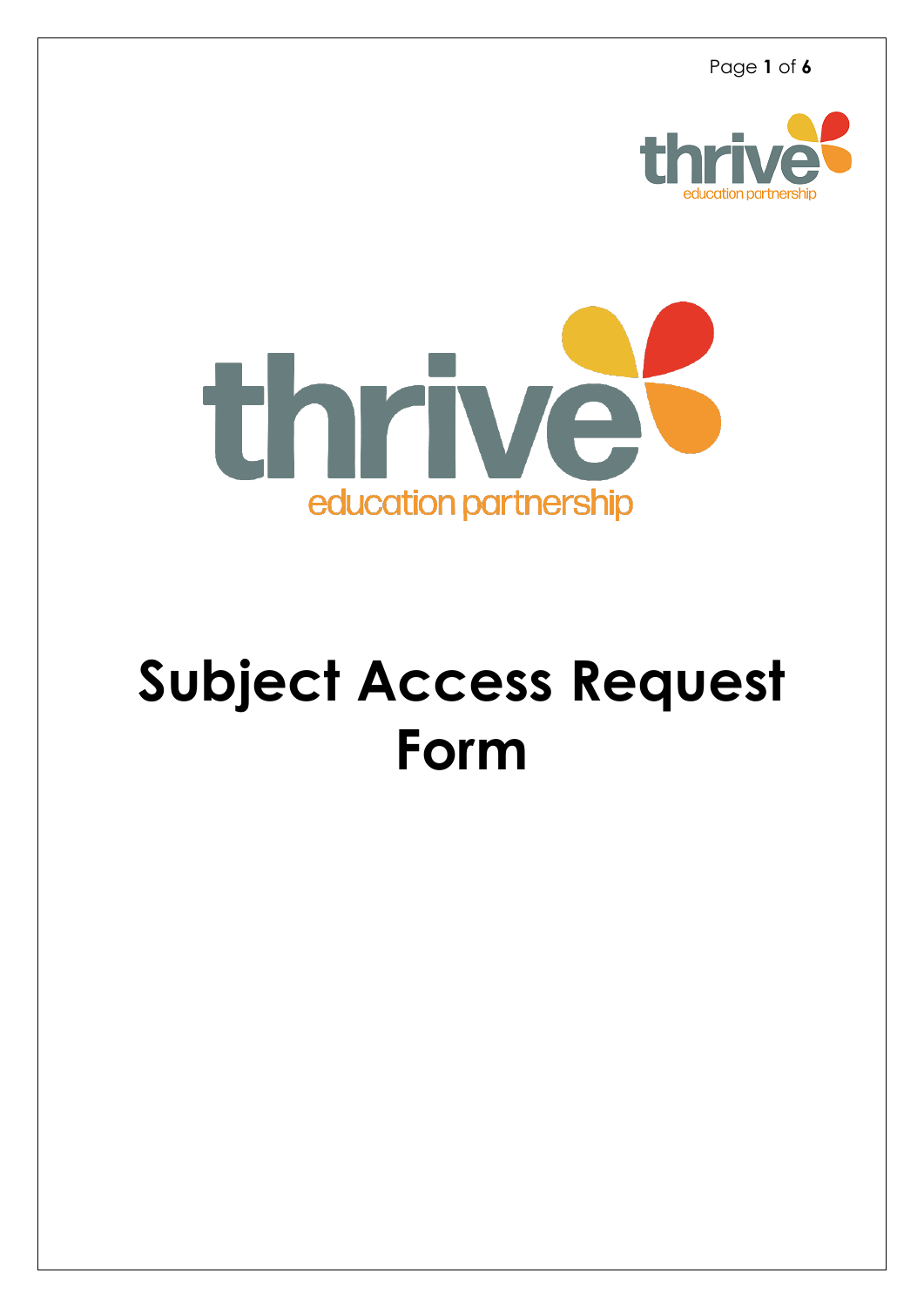# **Contents**

The Data Protection Act 2018 provides you, the data subject, with a right to receive a copy of the data/information we hold about you or to authorise someone to act on your behalf. Please complete this form if you wish to make a request for your data. Your request will normally be processed within one calendar month upon receipt of a fully completed form and proof of identity.

Proof of identity: We require proof of your identity before we can disclose personal data. Proof of your identity should include a copy of a document such as your birth certificate, passport, driving licence, official letter addressed to you at your address e.g. bank statement, recent utilities bill or council tax bill. The document should include your name, date of birth and current address. If you have changed your name, please supply relevant documents evidencing the change.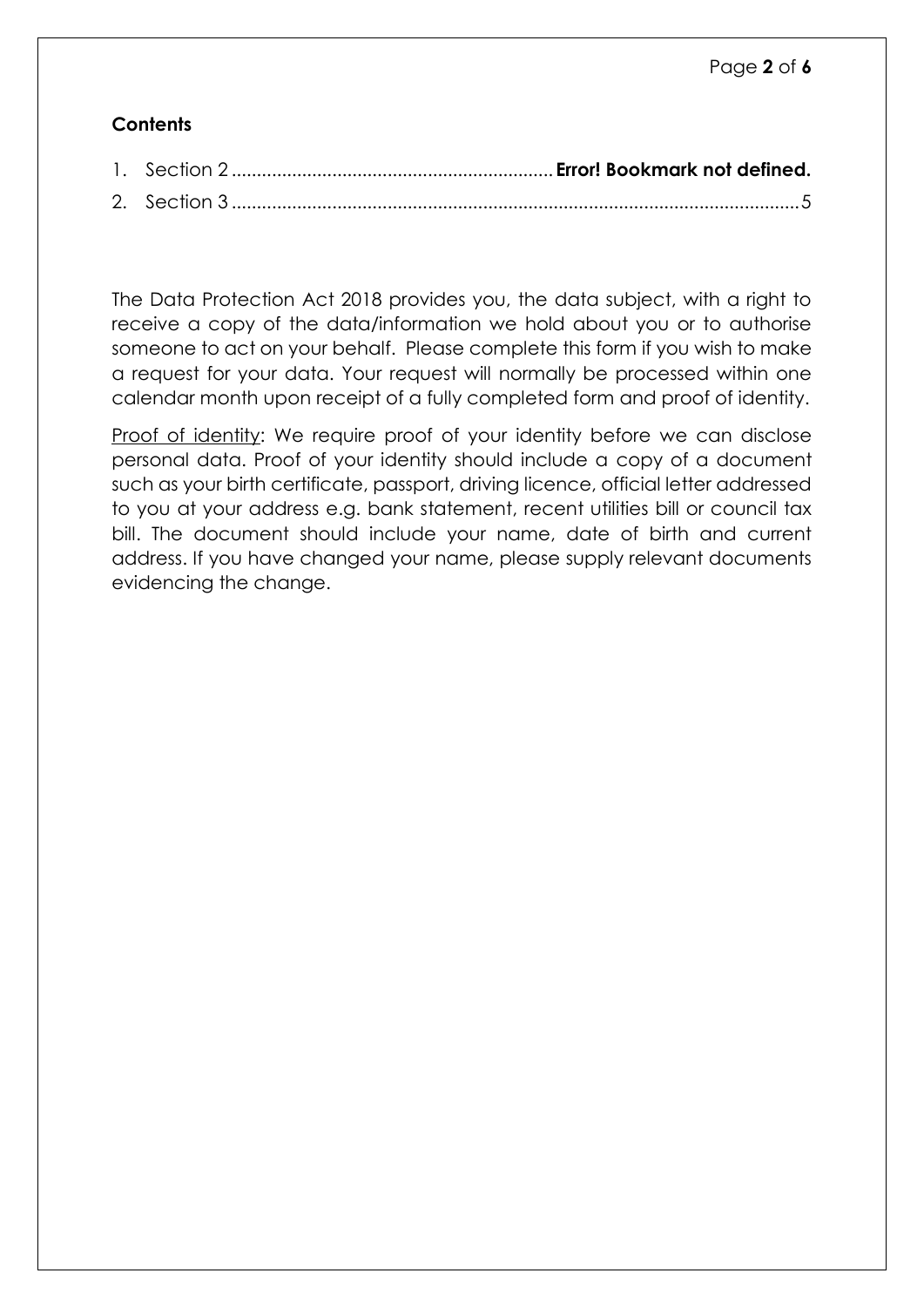### **1. Details**

Please fill in the details of the data subject (i.e. the person whose data you are requesting). If you are not the data subject and you are applying on behalf of someone else, please fill in the details of the data subject below and not your own.

| Title          |  |
|----------------|--|
| Surname/Family |  |
| Name           |  |
| First Name(s)/ |  |
| Forename       |  |
| Date of Birth  |  |
|                |  |
| Address        |  |
| Post Code      |  |
|                |  |
| Phone Number   |  |
|                |  |
| Email address  |  |
|                |  |

I am enclosing the following copies as proof of identity (please tick the relevant box):

- $\Box$  Birth Certificate
- Driving Licence
- Passport
- □ An official letter to my address

#### **Personal Information**

*If you only want to know what information is held in specific records. please indicate in the box below. Please tell us if you know in which capacity the information is being held, together with any names or dates you may have. If you do not know exact dates, please give the year(s) that you think may be relevant.*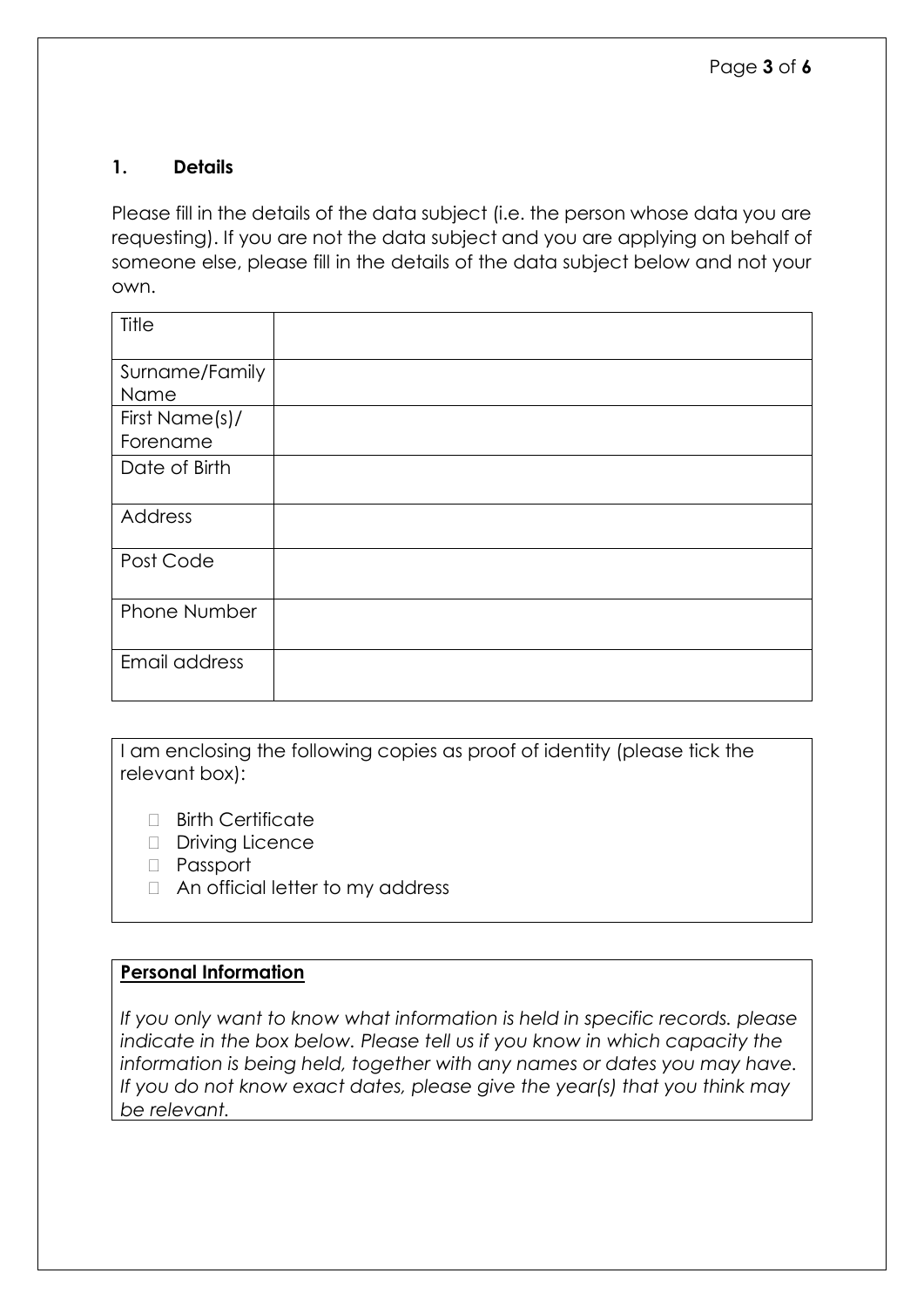#### **Details:**

### **Employment records**:

If you are, or have been employed by the School and are seeking personal information in relation to your employment please provide details of your Staff number/Unit/Team/Dates of employment.

**Details:**

## **2. Acting on behalf of**

Please complete this section of the form with your details if you are acting on behalf of someone else (i.e. the data subject).

If you are **NOT** the data subject, but an agent appointed on their behalf, you will need to provide evidence of your identity as well as that of the data subject and proof of your right to act on their behalf.

| Title               |  |
|---------------------|--|
|                     |  |
| Surname/Family      |  |
| Name                |  |
| First               |  |
| Name(s)/Forenames   |  |
| Date of Birth       |  |
|                     |  |
| Address             |  |
| Post Code           |  |
|                     |  |
| <b>Phone Number</b> |  |
|                     |  |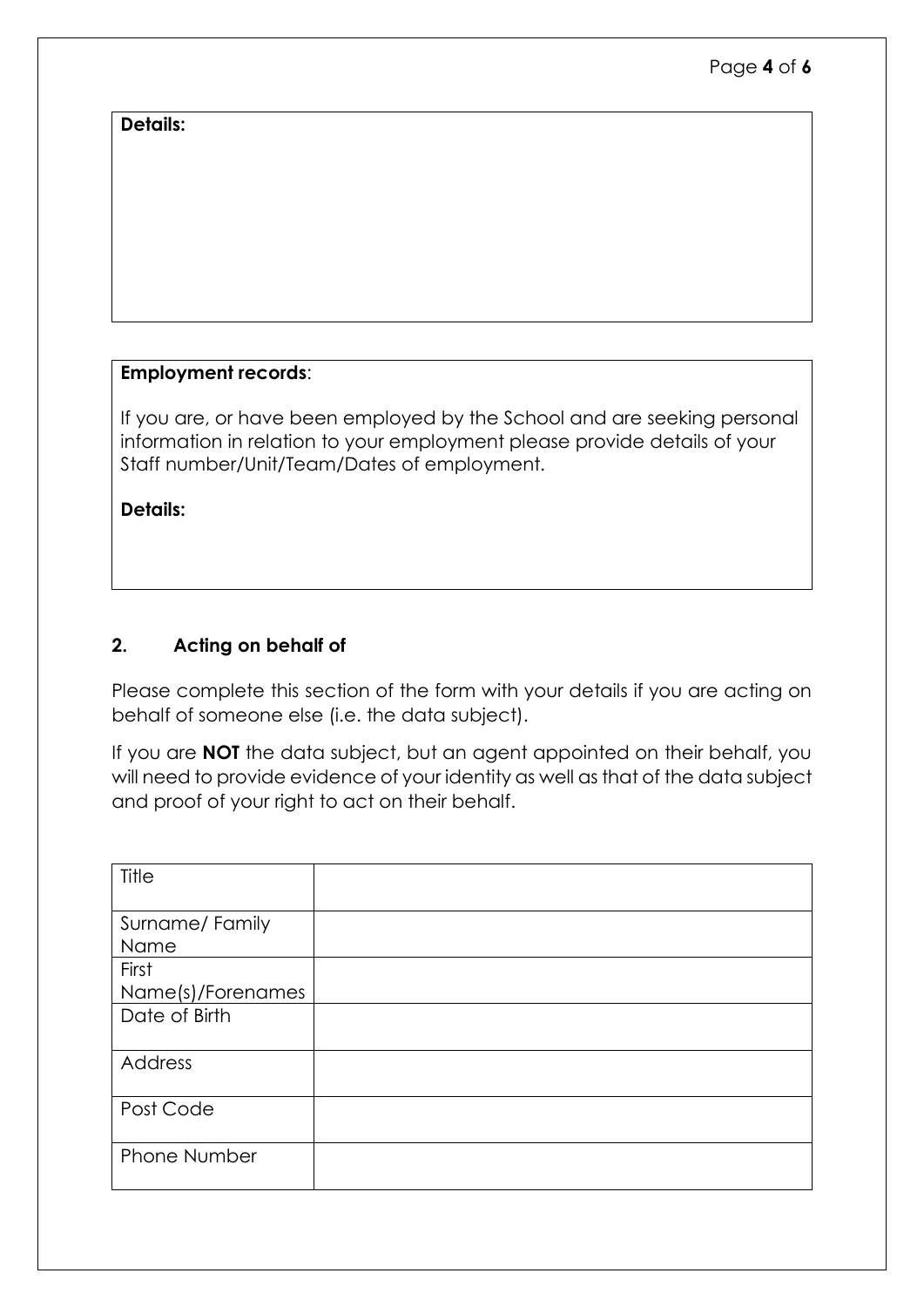I am enclosing the following copies as proof of identity (please tick the relevant box):

- □ Birth Certificate
- Driving Licence
- Passport
- □ An official letter to my address

**What is your relationship to the data subject?** (e.g. parent, carer, legal representative)

I am enclosing the following copy as proof of legal authorisation to act on behalf of the data subject:

- □ Letter of authority
- □ Lasting or Enduring Power of Attorney
- $\Box$  Evidence of parental responsibility
- □ Other (give details):

#### <span id="page-4-0"></span>**3. Section 3**

Please describe as detailed as possible what data you request access to (time period/ categories of data/ information relating to a specific case/ paper records/ electronic records). Please be as precise as possible, for example:

- My personnel file
- My child's medical records
- My child's behaviour record, held by [insert class teacher]
- Emails between 'A' and 'B' between [date]